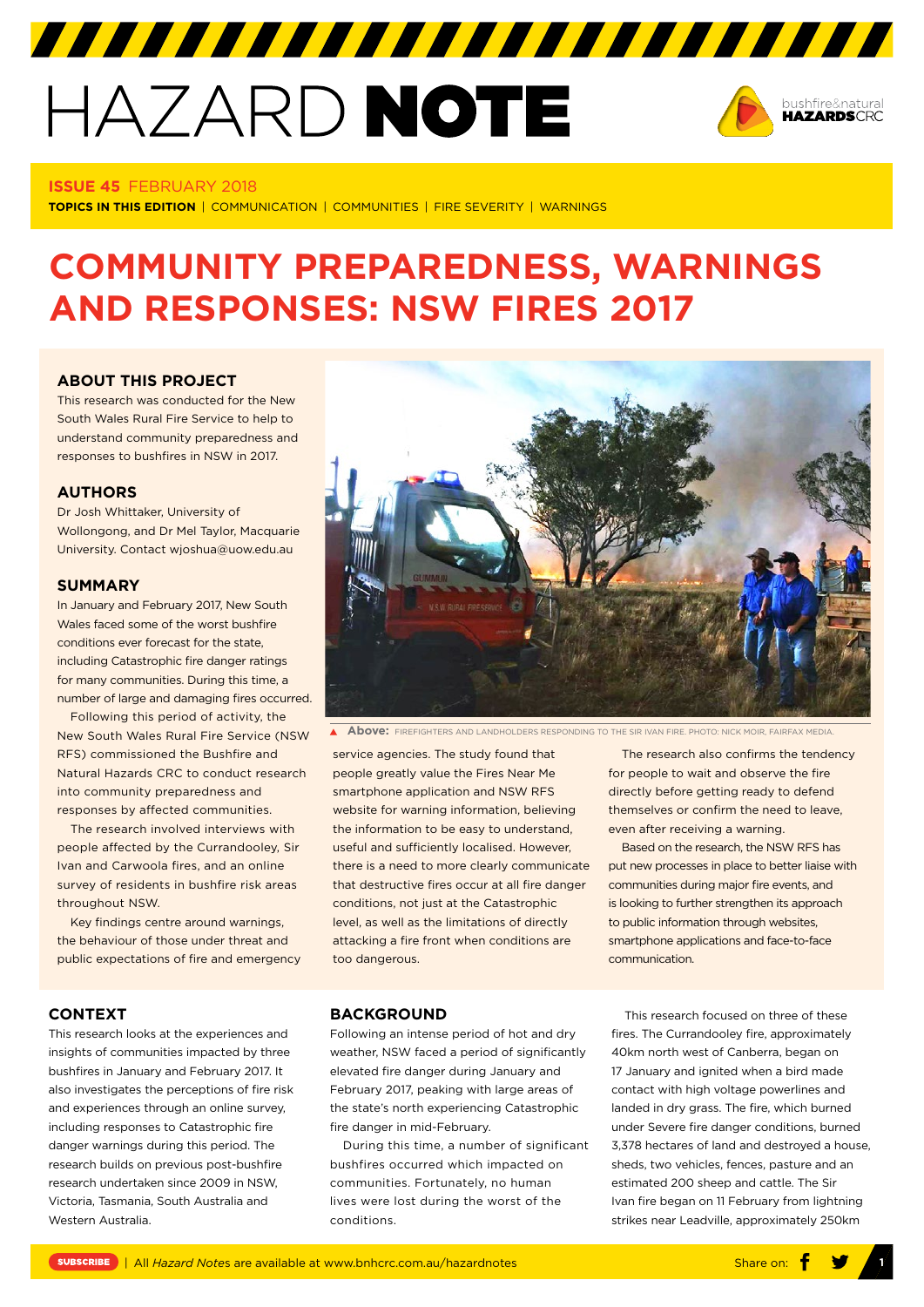

# **END-USER STATEMENT**

In January and February 2017, NSW was faced with its most dangerous fire conditions ever forecast. During this period, there was a significant threat to the community, and a number of large and destructive fires which impacted on homes, farms and businesses.

Despite the very worst of conditions, no human lives were lost as a direct result of these fires.

The events provide the NSW RFS with an opportunity to objectively review the community's response to this period of increased danger and fire activity, and assess how we can continue to improve on the concept of a shared responsibility when it comes to fire safety.

Large emergencies like this also present the NSW RFS with an opportunity to learn and improve.

Already, the NSW RFS has put new processes in place to better liaise with communities during major fire events, and is looking to further strengthen our approach to public information through websites, smartphone applications and face-to-face communication.

The NSW RFS is also pleased to contribute to the growing national collection of post-fire research, which is providing valuable guidance to the further refinement of community safety programs across the country.

**– Anthony Clark, Director Corporate Communications, NSW Rural Fire Service** 

north west of Sydney. The fire, which burned under Catastrophic fire danger conditions, burned 55,372 hectares of land and destroyed 35 houses, 131 outbuildings, a church and a community hall. Agricultural assets including livestock, fences, pasture and machinery were also damaged and destroyed. The Carwoola fire began on 17 February from sparks caused by a metal cutting wheel, approximately 20km south east of Canberra. The fire, which burned under Severe fire danger conditions, burned 3,134 hectares of land and destroyed 11 houses and 45 outbuildings.

# **BUSHFIRE AND NATURAL HAZARDS CRC RESEARCH**

The research built on similar studies, including following fires in the Blue Mountains, Port Stephens, the Southern



**Above:** RESEARCHERS AND NSW RFS PERSONNEL PREPARING FOR COMMUNITY INTERVIEWS AT CARWOOLA. PHOTO: NSW RFS.

Highlands, Coonabarabran, Yass and the Shoalhaven in 2013. It followed a qualitative and quantitative methodology and involved 113 interviews during June and July 2017 with people affected by the Currandooley (36 interviews), Sir Ivan (39) and Carwoola (38) fires. An online survey was also carried out in August and September 2017 of people (549 responses) threatened or affected by bushfires throughout NSW in 2017.

The interviews and surveys collected information about: the effectiveness of warnings; Catastrophic Fire Danger messages; information people sought out in relation to bushfires; the drivers and motivators for those who sought to enter fire grounds; perceptions of risk; how people value assets and prioritise their protection; the influences of previous fire history or experience on decisions and actions; public expectations of fire and emergency services; and opportunities for greater utilisation of local knowledge and participation.

This *Hazard Note* covers findings related to warnings, including understanding of Catastrophic Fire Danger, how information was accessed during the fires, perceptions of risk to homes and agricultural assets, motivations for entering fire grounds and public expectations of fire and emergency services. Full details of the research are available in the report *Community preparedness and responses to the 2017 NSW bushfires* (Whittaker J and Taylor M, 2018).

#### **RESEARCH FINDINGS Information and warnings**

A majority of survey respondents found warnings easy to understand, up-to-date and useful. Survey respondents and interview participants expressed a preference for highly localised information.

Survey respondents most often identified the Fires Near Me smartphone application and website as their most useful information source. Fires Near Me was seen as easy to understand (88%), useful (82%) and sufficiently localised (76%). Two-thirds (66%) felt the information was up-to-date. Interviewees commonly expressed strong support and a high degree of satisfaction with Fires Near Me.

Compared to SMS warnings, landline telephone warnings were more often seen as useful (78% versus 67%), up to date (72% versus 66%) and timely (68% versus 66%). Nevertheless, survey respondents most often identified SMS as their preferred mode for delivery of warnings. Most people expected to receive warnings from multiple sources.

Limited mobile phone coverage, particularly in the Sir Ivan and Currandooley fires, meant that some people did not receive SMS warnings.

#### **Catastrophic Fire Danger warnings**

After the 2009 Black Saturday fires in Victoria, the fire danger warnings were revised nationally and Catastrophic was introduced as the highest level of fire danger. These conditions do not occur regularly – this was only the second time large population centres in NSW had been subject to Catastrophic Fire Danger ratings since their introduction.

Survey respondents considered Catastrophic Fire Danger warnings to be easy to understand (88%), timely (83%) and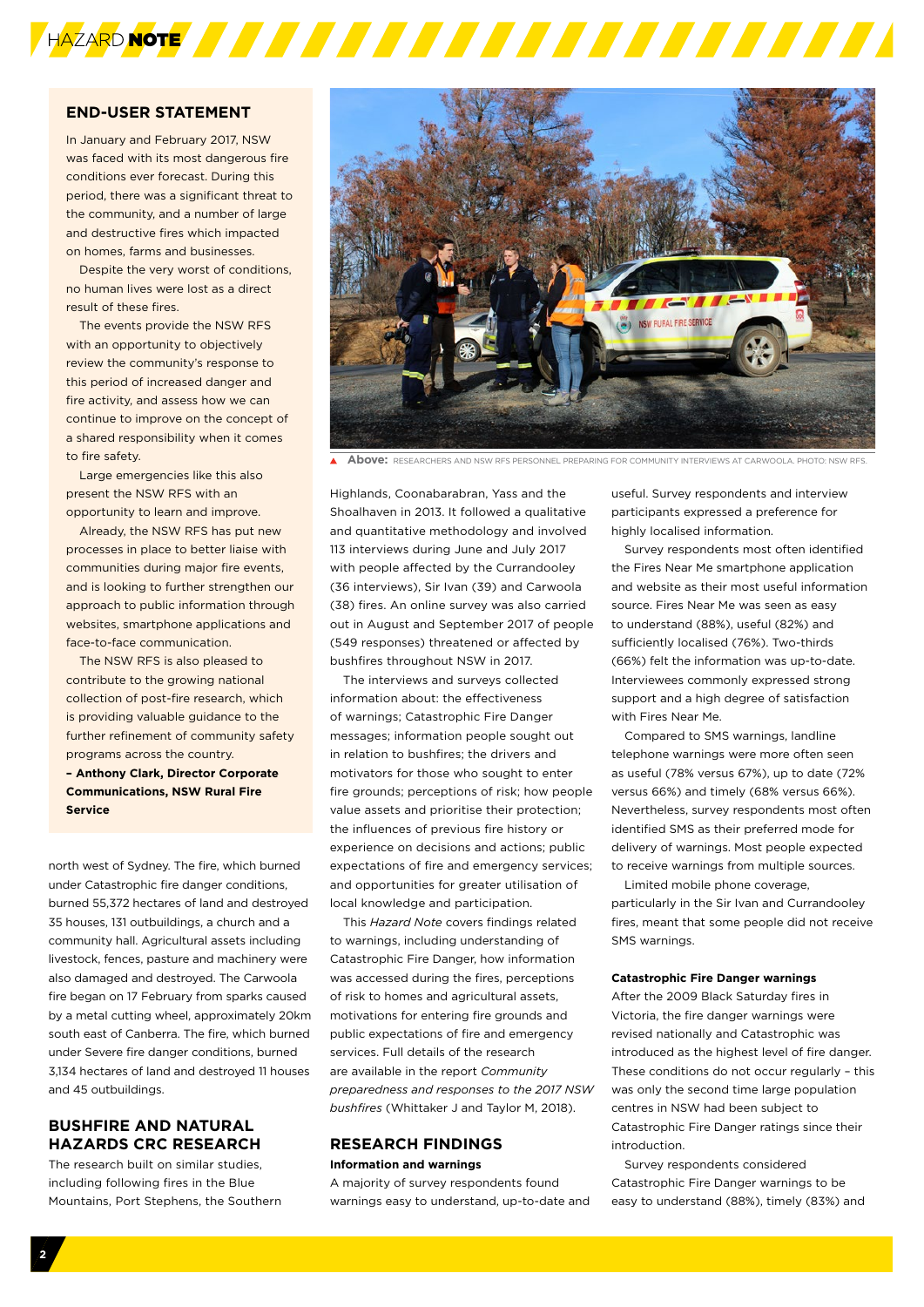

**Words and phrases used by respondents (%) when describing most useful social media source (n=143)** 45



useful (78%). However, most people do not intend to leave before there is a fire on days of Catastrophic Fire Danger. Those who intend to leave will wait until there is a fire, and others intend to stay and defend. The research also shows that some people may underestimate the risks to life and property if the fire danger is not Catastrophic.

Receipt of an official warning about Catastrophic Fire Danger prompted survey respondents to discuss the threat with family, friends or neighbours (63%) and look for information about bushfires in their area (62%). Equal proportions began preparing to defend (39%) or leave (39%) and a smaller proportion (12%) left for a place of safety.

When asked what they would do next time they received a message about Catastrophic Fire Danger, 12% of survey respondents said they would leave before there is a fire and 24% said they would wait until a fire started, then leave. 27% reported that they would get ready to stay and defend, while 24% said they would wait for a fire before deciding what to do.

Analysis of interview data highlights that many people believe it is impractical to leave on days of Catastrophic Fire Danger before there is a fire. Many are also committed to defending, despite being aware of the increased risks to life on such days.

Interviews with people affected by the Carwoola and Currandooley fires suggests that some people underappreciate the risks to life and property on days that are not Catastrophic. In contrast, some interviewees affected by the Sir Ivan fire did not anticipate the size or severity of the fire, despite forewarning of the Catastrophic Fire Danger they would experience. Many felt that they were prepared to respond to smaller fires, which were more common in the area, but

believed there was little they could have done to prepare for a fire of the size and severity that was experienced.

#### **How people accessed information**

Half of all survey respondents accessed information via the internet (53%). They most commonly sought information about the location of the fire (91%), traffic and road blocks (64%) and weather conditions (60%). Around half looked for information about firefighting activities (54%) and the likely time of impact (43%). Websites most commonly used included Fires Near Me (in addition to the app), the NSW RFS, Bureau of Meteorology and various Facebook pages (including local RFS and community pages). Almost two-thirds (62%) of all survey respondents used social media during the fires.

Interviewees and survey respondents often sought information about the fire through direct observation. Consistent with findings from past research, many residents left their homes and properties to go and look at the fire. For some people, observing the fire appears to have helped ready themselves to defend and, for others, confirmed the need to leave.

## **Perception of risk to and value of agricultural assets versus homes**

Perceptions of value and risk to agricultural and domestic assets are complex. Economic value is important in decisions about what to protect, but is balanced against utility and sentimental values.

Many farm properties were large, with a wide distribution of assets. Some landholders also had additional blocks that came under threat. They often did what they could to prepare, for example by ploughing fire breaks and moving livestock, then 'fell back'

#### **WHAT WAS SAID**

*'The Fires Near Me app was very good actually because I could see exactly where the fire was going and the local area and all that sort of stuff. That was good because I could see that it got out of hand, and it had jumped the highway and that's when I knew it was gone.'* **- Cassilis**

*'That day wasn't even really high on my radar in terms of fire danger. It was a hot day, and there was a bit of wind, but it wasn't Catastrophic. It wasn't like two or three weekends prior to that when it was 45 degrees and blowing a gale. It just proves that accidents can create a big fire.'*

**- Carwoola**

*'When we came out here we knew that we had a responsibility to manage our fire risk and we did what we could to reduce the fuel load and have a good plan in place to save ourselves … We've sometimes found it a bit daunting about how we do all of that … We did not expect that council or the RFS would come in and save us. We believed that it was our responsibility to be aware of the risk and manage it.'* **- Carwoola**

to protect what was manageable, typically the house and nearby paddocks and sheds. This appears to have been based on an assessment of what was possible with available resources and not necessarily what was valued most.

#### **Drivers and motivators for returning**

The majority of survey respondents were at home when they found out about the bushfire (60%). Of those who were not at home, 71% indicated that they tried to return to their house or property.

The drivers for returning to fire-affected areas are many, but most often revolve around the desire to protect houses and property, rescue or assist vulnerable people, and protect animals.

While some interviewees complied with roadblocks, others described passing through or circumventing roadblocks in order to return. Some interviewees used backroads or gates through private property to return, sometimes on foot or in vehicles that were unsuitable for the roads, tracks